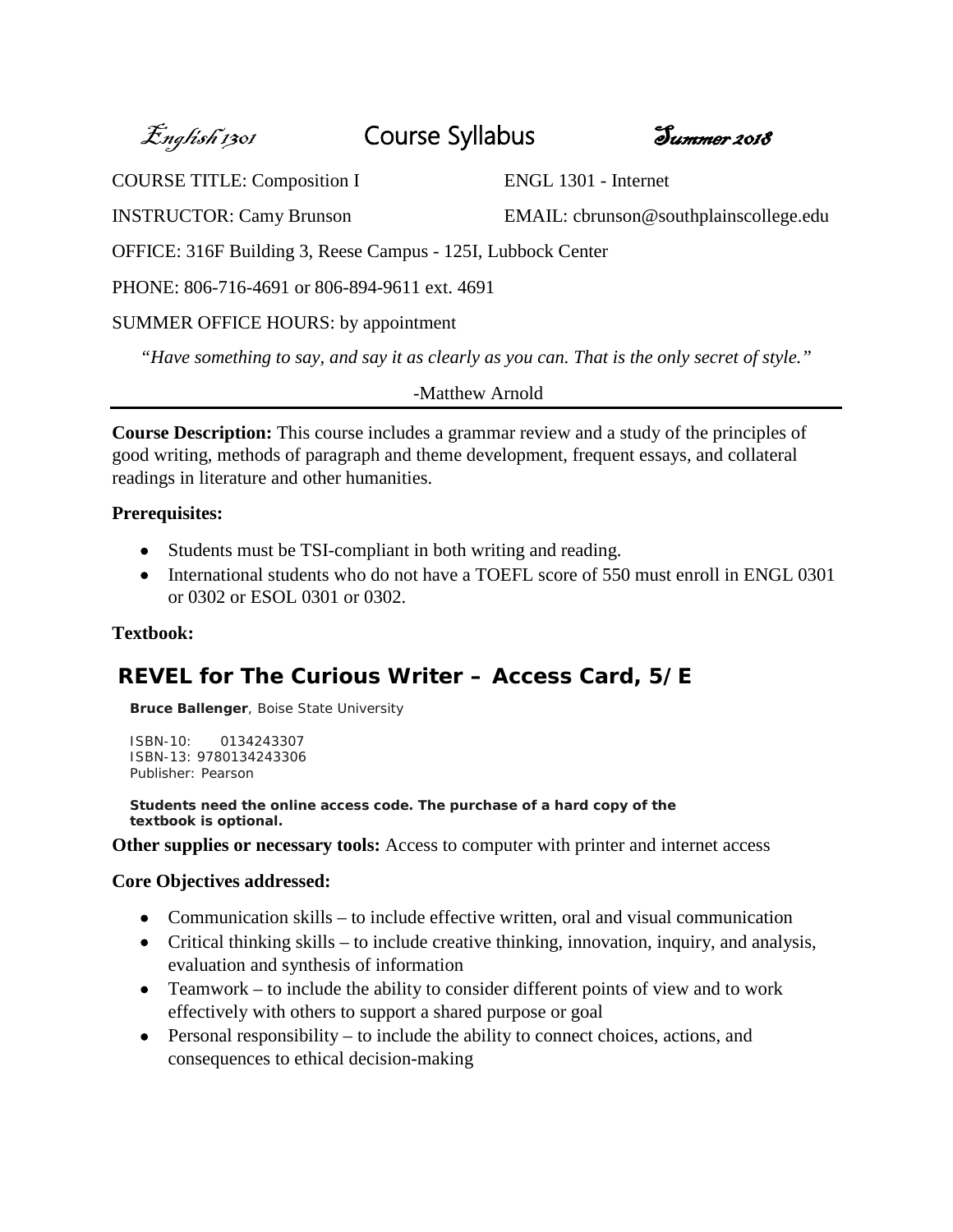**Course Purpose:** The purpose of English 1301 is to help students understand and apply the standards of correctness in formal thought and the written English Language. English 1301 helps students to think well by teaching them to read and write well through its focus on the writing process, on the use of appropriate grammar and diction, on the use of logic, and on the different methods of essay development. Collateral readings from all areas of the humanities are included.

**Student Learning Outcomes:** Upon successful completion of the course, the student will show competence in the course objectives listed below:

- 1. Understand that writing is an interactive process that includes prewriting, writing, and revision and apply those principles to the assignments/paper
- 2. Develop papers using appropriate and logical structures and modes
- 3. Write in a style appropriate to audience and purpose
- 4. Apply the principles of logic, unity, development, and coherence to create papers that are focused and effective
- 5. Understand and apply correct grammar and mechanics in writing to promote effective communication
- 6. Use Edited American English in academic essays
- 7. Make constructive suggestions for others' writing during peer editing or other critiques/presentations
- 8. Work collaboratively with other members of the class in order to complete group assignments
- 9. Read, reflect on, and respond critically to a variety of texts

**Attendance Policy:** This is an online class. Students must be responsible for checking in *weekly if not daily*, for announcements/assignments and submitting work in a timely manner. \* *Instructor's note: You must be present in your own life!* When a course is structured to be completed online, you must hold yourself accountable for communication (with both your Instructor and your classmates), and for checking on and completing work. This is key to your success in the course!

**Disability Statement:** Students with disabilities, including but not limited to physical, psychiatric, or learning disabilities, who wish to request accommodations in this class should notify the Disability Services Office early in the semester so that the appropriate arrangements may be made. In accordance with federal law, a student requesting accommodations must provide acceptable documentation of his/her disability to the Disability Services Office. For more information, call or visit the Disability Services Office at Levelland (Student Health & Wellness Office) 806-716-2577, Reese Center (Building 8) 806-716-4675, or Plainview Center (Main Office) 806-716-4302 or 806-296-9611.

**Discrimination Policy:** The instructor will do his or her best not to discriminate on the basis of age, color, disability, ethnic background, gender, national origin, race, religion, sexual orientation, or veteran status.

**Diversity Policy:** In this class, the instructor will endeavor to establish and support an environment that values and nurtures individual and group differences and encourages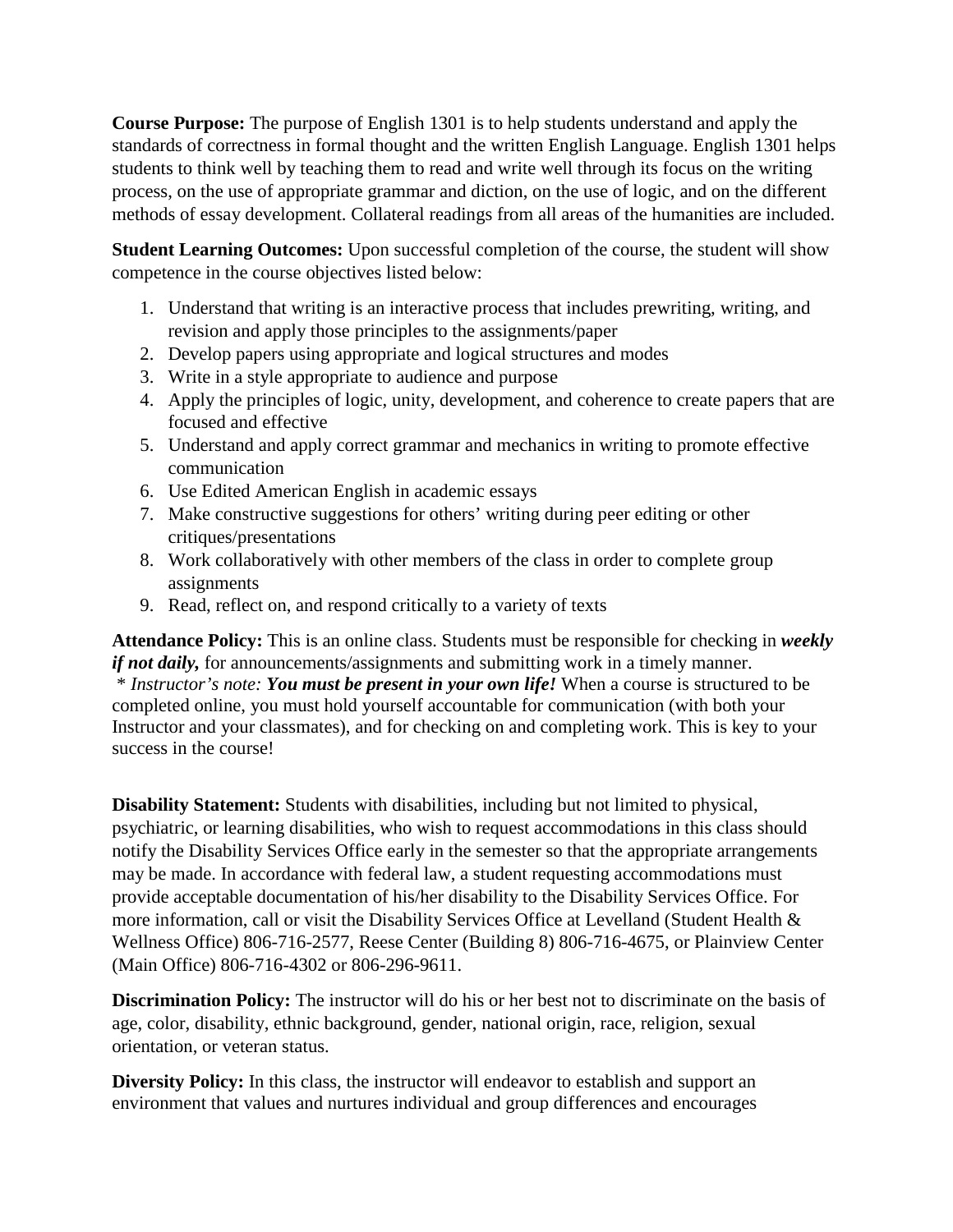engagement and interaction. Understanding and respecting multiple experiences and perspectives will serve to challenge and stimulate all participants to learn about others, about the larger world, and about themselves.

## **Academic Honesty:** Please see the *SPC General Catalogue* (online at

[https://www.southplainscollege.edu\)](https://www.southplainscollege.edu/) for policies and ramifications regarding plagiarism and cheating. Your instructor will be watching for signs of any such practice, and measures will be taken to ensure that the consequences for this type of behavior are serious. Respect yourself and others by putting forth original ideas and work in this class.

**Classroom Behavior:** Since all communication will take place online, please make every effort to behave appropriately in that setting. Discussion between classmates and/or between Instructor and student should always be respectful and professional. Refrain from using offensive language or making derogatory comments. Repetitive or extreme misconduct may result in a drop from the course. Remember that we are here to learn, and we will benefit ourselves the most by maintaining a positive and mature attitude towards others.

## **South Plains College English Department Essay Grading Standards**

To evaluate essays, the SPC English department uses a set of uniform grading standards. These standards designate that essays in composition classes should demonstrate at least a basic level of competence in college-level writing and be an appropriate foundation for writing in academic and professional environments.

## **Grading Criteria for Essays**

Essays are evaluated on four bases: unity, support, coherence, and sentence skills. The criteria considered in each base include characteristics essential to the success of an essay. Depending on the assignment, certain bases and criteria may be weighted more than others, and the instructor's assignment may establish additional, more specific criteria.

## **Base 1: UNITY**

- **Thesis.** The thesis statement concisely expresses the main idea of the essay, is appropriate for the assignment, and establishes a sustained and consistent focus for the paper. The thesis may preview the supporting ideas.
- **Body Paragraph Structure.** A body paragraph includes a main idea expressed in a topic sentence strongly tied to the stated thesis, unified supporting details, and clear connections among ideas.
- **Purpose and Audience.** The content and style are tailored for a specific purpose and audience.

## **Base 2: SUPPORT:**

• **Details/Development.** A well-developed essay supports the thesis with ample evidence; uses a variety of specific examples, facts, or other details; and explains the evidence to show its connections to the thesis.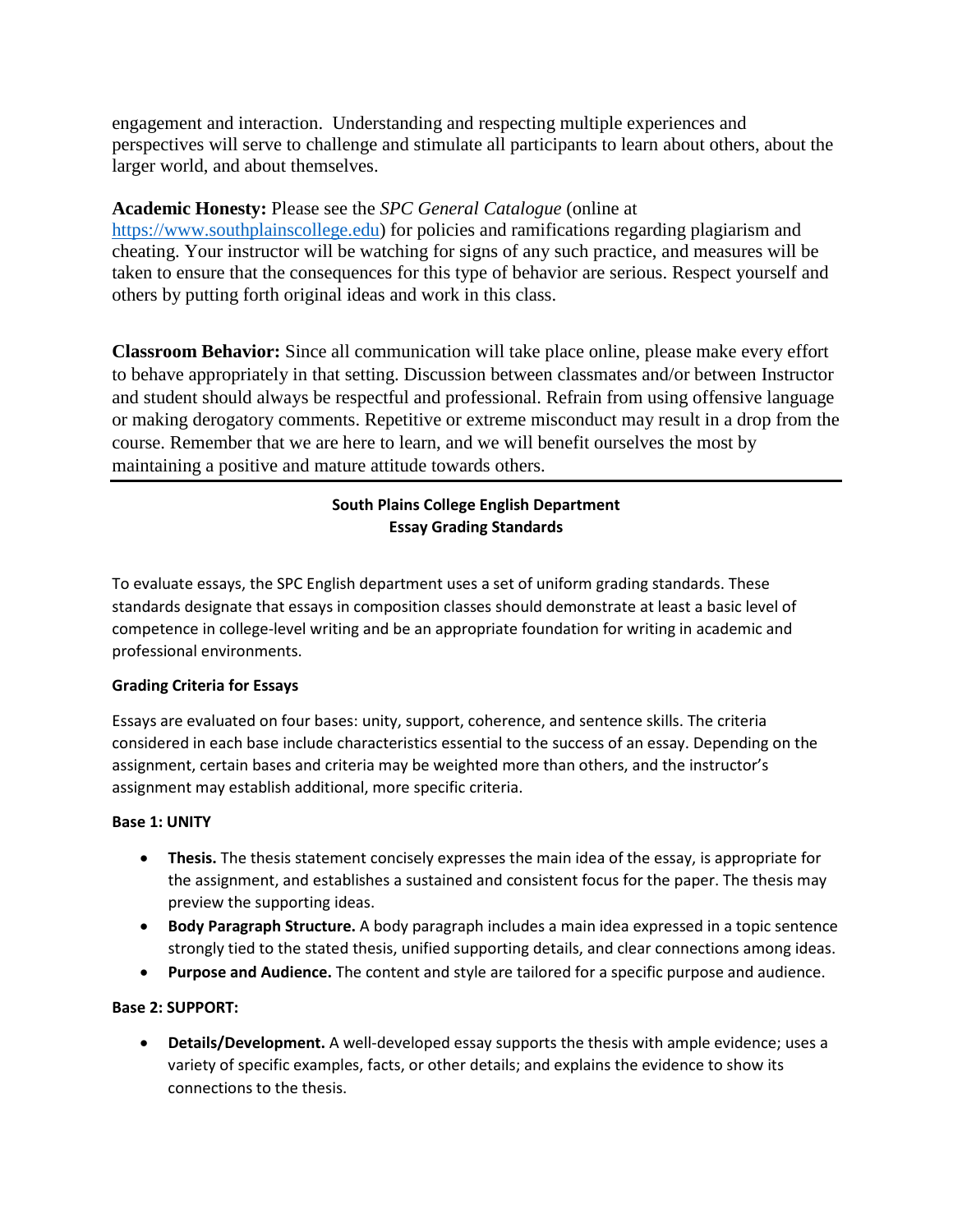- **Logic.** The essay presents clear, sophisticated, insightful ideas that recognize the complexity of the topic without inaccuracies or errors in reasoning.
- **Use and Documentation of Sources.** If research is used, the essay accurately quotes and paraphrases credible sources, effectively balances source material with the writer's own ideas, and cites and documents correctly according to the required standards of the style (MLA, APA).

#### **Base 3: COHERENCE**

- **Organization and Transitions.** The essay demonstrates a logical progression of ideas, provides clear and smooth transitions among ideas, and uses structure appropriate to an academic essay.
- **Title, Introduction, and Conclusion.** An appropriate title is provided. An introduction captures the reader's attention, transitions to the topic by giving context or background information, and presents the thesis statement. A conclusion reemphasizes the essay's thesis and main ideas and provides a sense of closure.

#### **Base 4: SENTENCE SKILLS**

- **Use of Standard American English.** The essay is written in Standard American English without major errors (fragment, fused sentence, comma splice, subject-verb agreement, pronoun reference or agreement, verb form), and other errors in grammar, spelling, wrong word, punctuation, mechanics, or point of view.
- **Word Choice and Sentence Variety.** The student writes in a consistent, academic tone, using varied sentence structure and accurate and precise word choice.
- **Format.** The essay is formatted according to the standards set forth in the assignment, in the syllabus, or in the required style guide (MLA, APA).

#### **Assessment of the Grading Criteria**

Essays may earn grades ranging from A to F based on the instructor's grading scale. Depending on the assignment, certain criteria may be weighted more than others, and the instructor's assignment may establish additional, more specific criteria. The quality of each of the criteria determines the letter grade. Not every essay will fit a single grade's description completely. Instructors may also include process assignments and drafts in their assessment of the final grade.

## **"A" Essay (Superior)**

To earn an "A," a paper meets all of the criteria below:

- 1. The paper fulfills all the basic requirements of the assignment (for example, topic, purpose, length, format).
- 2. **Unity:** The paper states a clear thesis, all topic sentences strongly support the thesis, and body paragraphs are unified around their topic sentences. The essay conveys a clear purpose and is tailored to a distinctive audience.
- 3. **Support**: Body paragraphs contain abundant, fresh details and examples that provide specific, concrete, logical evidence. If sources are required, the paper accurately integrates and correctly documents credible source material to add insight, sophistication, and complexity to the paper's ideas.
- 4. **Coherence**: The organization of the paper is excellent and logical (emphatic order, chronological order, etc.), transitions are sophisticated, and the paper exhibits mastery of basic components (introduction, conclusion, and body paragraph structure).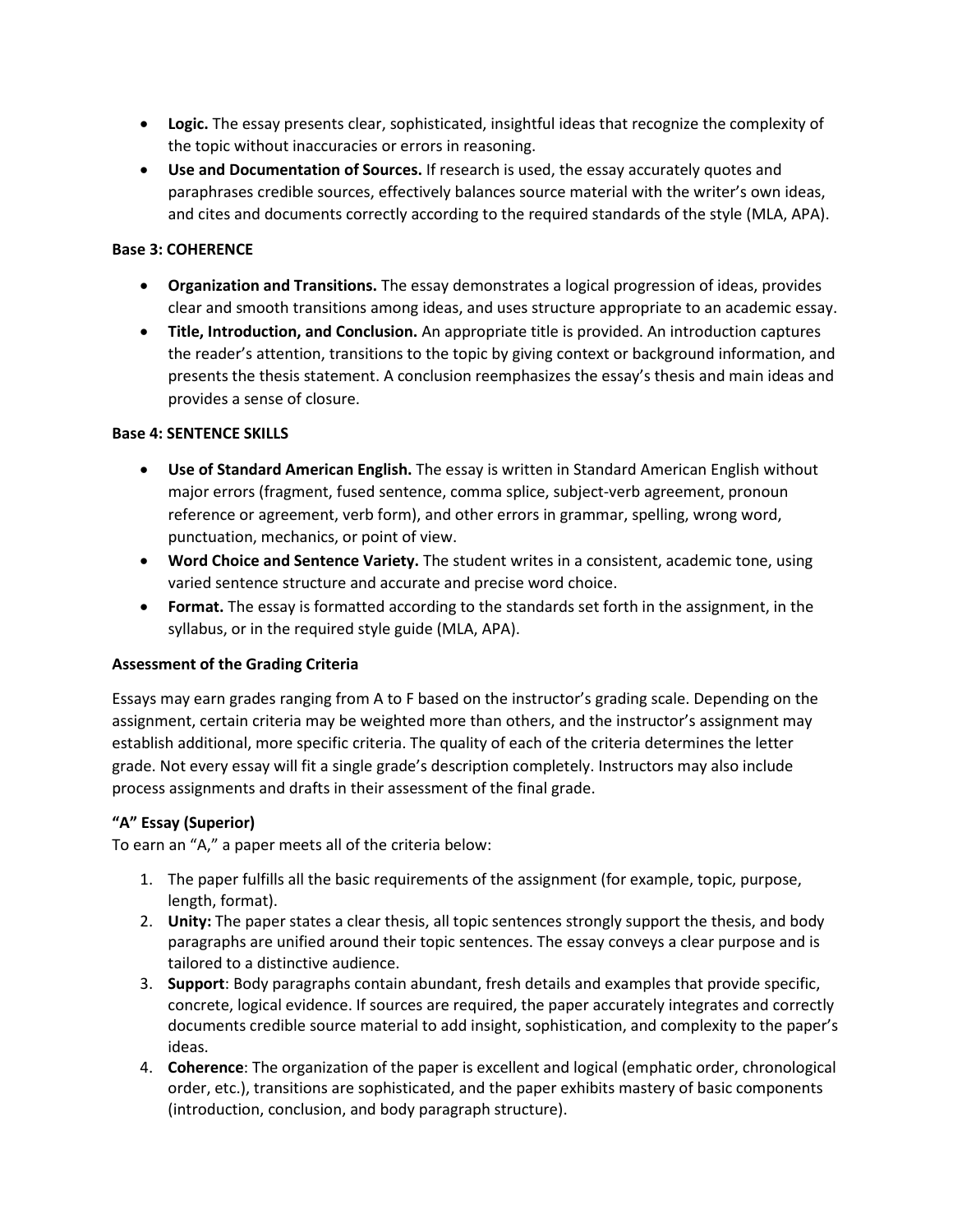5. **Sentence Skills:** The paper contains no major errors (fragment, fused sentence, comma splice, subject-verb agreement, pronoun reference or agreement, verb form) and is virtually free of other grammar, spelling, wrong word, punctuation, mechanical, or point of view errors. Word choice and sentence variety (simple, compound, complex) are effective and powerful.

## **"B" Essay (Strong)**

To earn a "B," a paper meets all of the criteria below:

- 1. The paper fulfills all the basic requirements of the assignment (for example, topic, purpose, length, format).
- 2. **Unity:** The paper states a clear thesis, all topic sentences directly support the thesis, and body paragraphs display unity. The essay conveys good awareness of purpose and audience.
- 3. **Support**: Body paragraphs are well-developed with specific details, examples, and sound logic. If sources are required, the paper accurately uses and correctly documents credible source material to supplement its ideas.
- 4. **Coherence**: The organization of the paper is clear and helpful, transitions are helpful, and the paper exhibits strong basic components (introduction, conclusion, and body paragraph structure).
- 5. **Sentence Skills:** The paper contains no more than two major error types (fragment, fused sentence, comma splice, subject-verb agreement, pronoun reference or agreement, verb form) and very few other grammar, spelling, wrong word, punctuation, mechanical, or point of view errors. Word choice and sentence variety are strong.

## **"C" Paper (Acceptable)**

To earn a "C," a paper meets all of the criteria below:

- 1. The paper fulfills all the basic requirements of the assignment (for example, topic, purpose, length, format).
- 2. **Unity:** A thesis is stated but may lack a strong claim or be obvious or predictable; topic sentences adequately support the thesis. One error in paragraph unity may occur. The essay's purpose and audience are adequately conveyed.
- 3. **Support**: Body paragraphs contain relevant details or logical reasons but need more specific examples/evidence. If sources are required, credible outside sources are usually integrated and cited correctly.
- 4. **Coherence**: Organization of ideas is satisfactory, transitions are logical, and the paper indicates competence in basic components (introduction, conclusion, and body paragraph structure).
- 5. **Sentence Skills:** The paper contains no more than four major error types (fragment, fused sentence, comma splice, subject-verb agreement, pronoun reference or agreement, verb form). Some other grammar, spelling, wrong word, punctuation, mechanical, or point of view errors are present but not distracting. Word choice and sentence variety are strong.

## **"D" Paper (Developing)**

To earn a "D," a paper will exhibit *one or more* of the weaknesses below: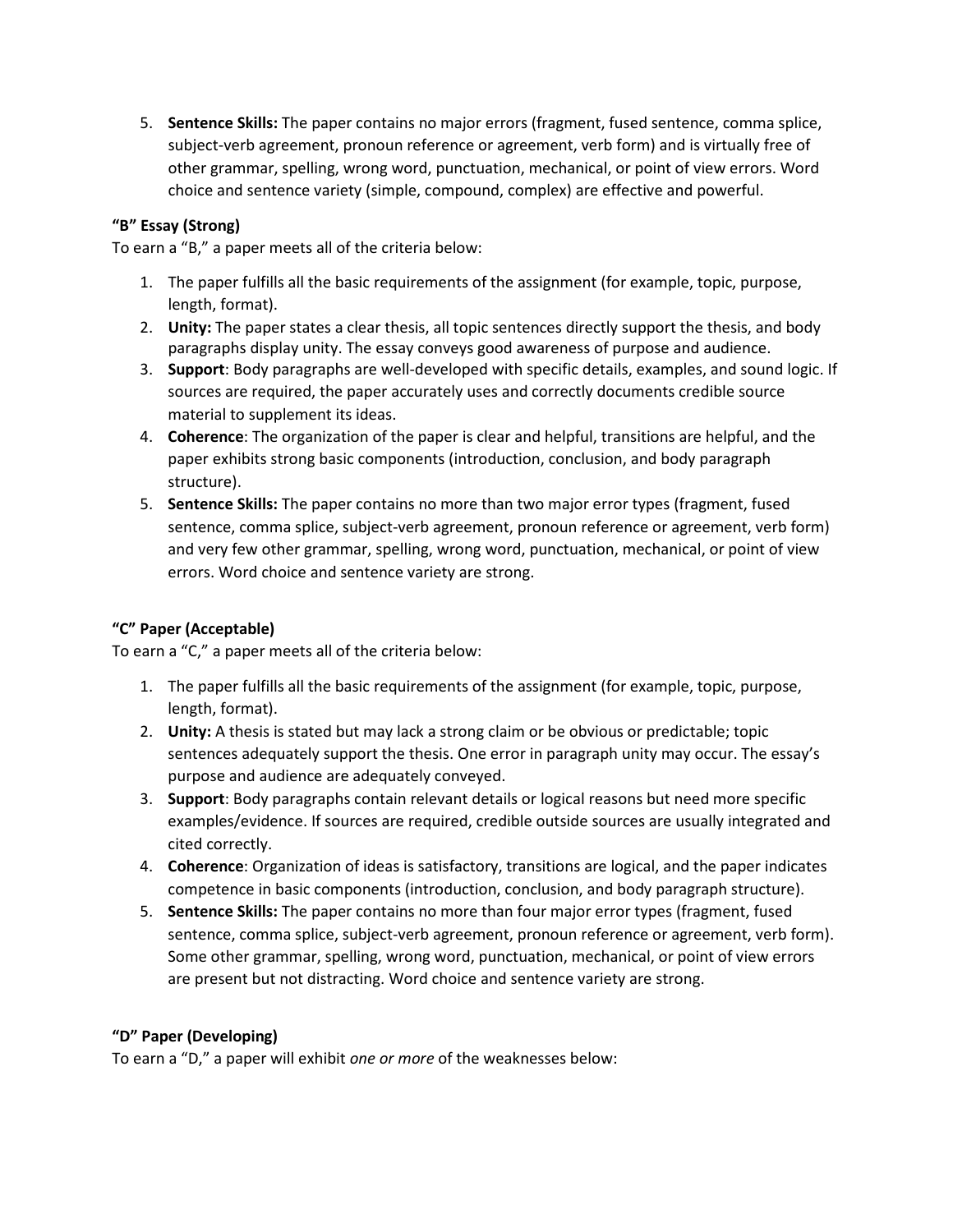- 1. The paper only partially fulfills one or more of the basic requirements of the assignment (for example, topic, purpose, length, format).
- 2. **Unity:** The thesis may announce the topic but no claim, contain more than one idea, or be too vague, too broad, or too narrow. Topic sentences are not tied to the thesis. Two errors in paragraph unity may occur. Essay conveys little awareness of audience or purpose.
- 3. **Support**: Details are sparse or vague and consist of generalizations, clichés, or repetition. If applicable, sources are insufficient and/or not always integrated or cited correctly.
- 4. **Coherence**: Organization is attempted but disjointed or confusing; transitions are sparse. The paper indicates awareness of but not competence in basic components (introduction, conclusion, and body paragraph structure).
- 5. **Sentence Skills:** The paper contains no more than six major error types (fragment, fused sentence, comma splice, subject-verb agreement, pronoun reference or agreement, verb form). Several other grammar, spelling, wrong word, punctuation, mechanical, or point of view errors distract from the content. Informal word choices occur with little or no variety in sentence type and length.

## **"F" Paper (Unacceptable)**

To earn an "F," a paper will exhibit *one or more* of the weaknesses below:

- 1. The paper fails to fulfill one or more of the basic requirements of the assignment (for example, topic, purpose, length, format).
- 2. **Unity:** The thesis is illogical, incomplete, or missing, so the essay lacks focus on one central idea. Topic sentences are missing, so body paragraphs lack unity. The essay ignores the purpose and audience.
- 3. **Support**: Details are illogical, irrelevant, or missing from body paragraphs. If sources are required, the paper fails to use sources, does not meet the minimum source requirements, uses source material inaccurately, uses sources that are not credible, fails to document fully or correctly, and/or includes plagiarism.
- 4. **Coherence**: Organization is incoherent, transitions are missing or illogical, or the paper indicates lack of competence in basic paper components (for example, lack of introduction and/or conclusion, lack of paragraphing).
- 5. **Sentence Skills:** Seven major error types (fragment, fused sentence, comma splice, subject-verb agreement, pronoun reference or agreement, verb form) occur with numerous other grammar, spelling, wrong word, punctuation, mechanical, or point of view errors. Word choice is often inaccurate, immature, or inappropriate. Multiple sentence structure/syntax errors make the paper difficult or almost impossible to read. If one type or a combination of types of errors, regardless of whether they are major or minor, seriously affects the readability of a paper, it will receive an "F."

#### **Acknowledgments:**

Illinois Valley Community College: English Department Stylebook

Langan, John. *College Writing Skills with Readings*, 9th edition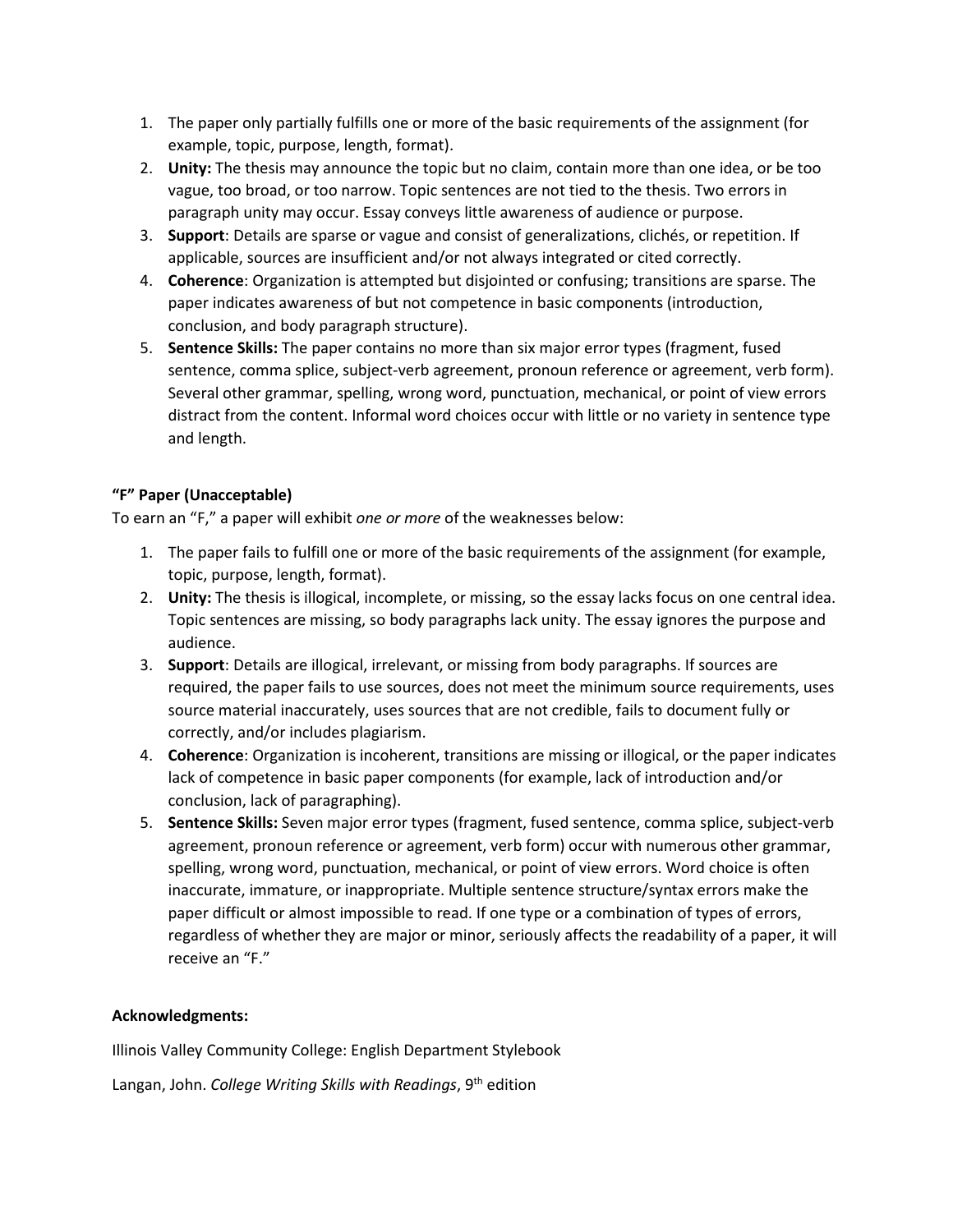#### **Grading Breakdown:**

| 3 essays worth up to 266 points each | 798 points |                       |
|--------------------------------------|------------|-----------------------|
| Discussion Boards 10 points each     | 40 points  |                       |
| Revel assignments/quizzes            | 162 points | Total = $1000$ points |
| $A = 900-1000$ pts.                  |            |                       |
| $B = 800 - 899$ pts.                 |            |                       |
| $C = 700-799$ pts.                   |            |                       |
| $D = 600 - 699$ pts.                 |            |                       |
| $F = 599$ and below                  |            |                       |
|                                      |            |                       |

## **Tentative Class Schedule – ENGL 1301 Internet Summer 2018**

This schedule serves to outline the material/subject matter we will cover in class. All major assignments will be accompanied by instructions detailing specific requirements and due dates via your instructor and/or BlackBoard. *Any written assignment submitted past the due date will receive an automatic deduction in points after the first 24 hours. Late assignments must be turned in within 48 hours of the due date to receive partial credit. After 2 days papers will not be accepted and you will receive a zero for the assignment. If there are excusable circumstances which might justify an extension on the assignment, arrangements must be made with your Instructor.* Please note that if there are readings or assignments due *on* a certain date, you need to be working on them and have them completed *before* they are due on the schedule. You are responsible for all outside work and assignment submission. *All Pearson REVEL assignments are to be completed by due dates as indicated by the textbook schedule. Your Instructor will only reopen assignments based on circumstances which can be reasonably supported with documentation. This is an online textbook (with an App. Option for your phone; therefore, only extreme circumstances would justify assignment extensions).*This is a working schedule, and is subject to change during the semester. I will notify students of any modifications and will make sure all adjustments are reasonable.

## **Week 1**

Writing as Inquiry/The Process (Revel Assignments Due)

First Discussion Board Due (Introductions – Course Questions/Concerns)